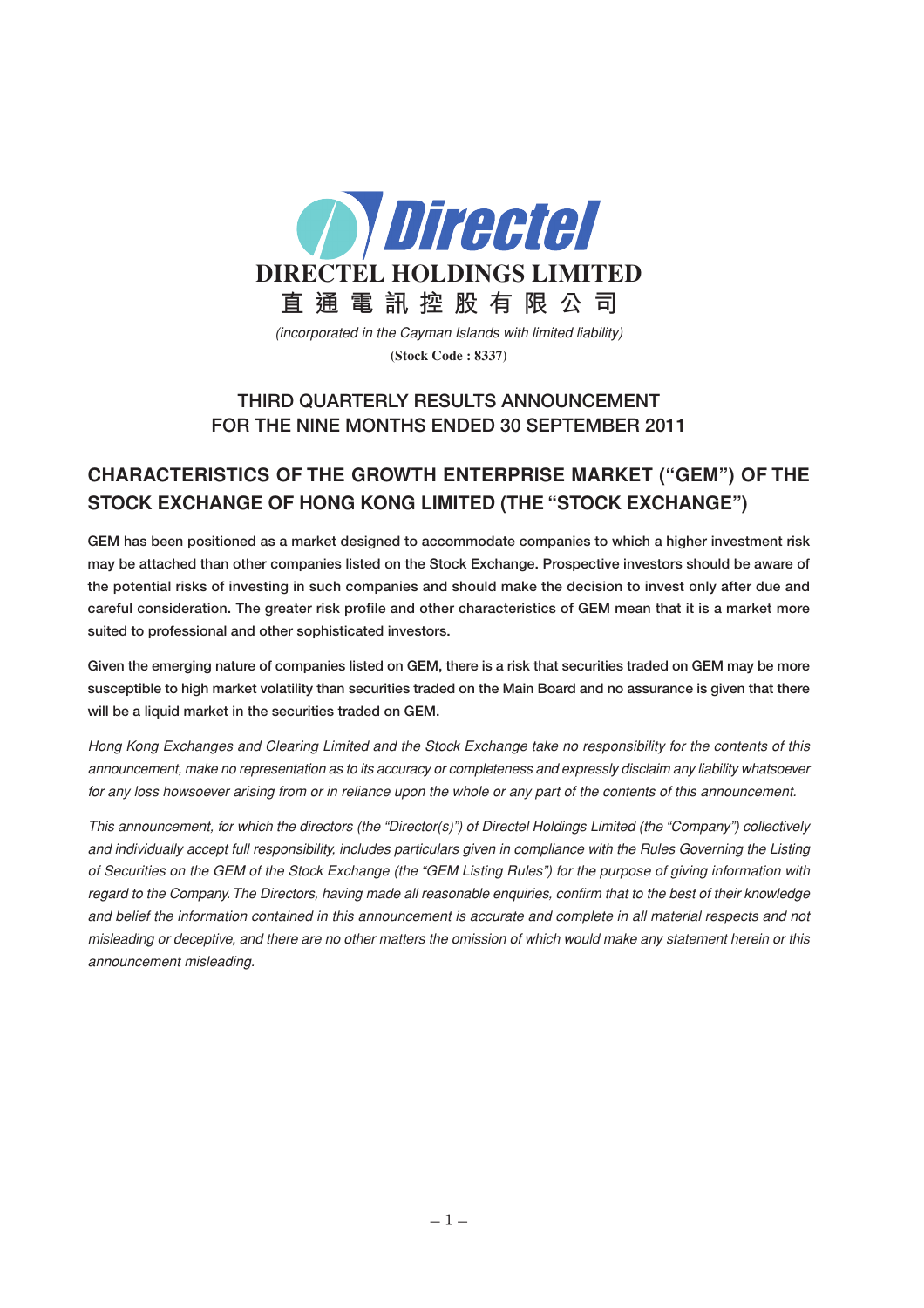### **HIGHLIGHTS**

- Turnover for the nine months ended 30 September 2011 was approximately HK\$51,389,000, representing an increase of approximately 7.8% as compared with the corresponding period in 2010.
- Profit attributable to shareholders of the Company for the nine months ended 30 September 2011 was approximately HK\$16,015,000, representing an increase of approximately 34.1% as compared with the corresponding period in 2010.
- The Board does not recommend the payment of any dividend for the nine months ended 30 September 2011.

# **UNAUDITED THIRD QUARTERLY RESULTS FOR THE NINE MONTHS ENDED 30 SEPTEMBER 2011**

The board of Directors (the "Board") of the Company is pleased to announce the unaudited consolidated results of the Company and its subsidiaries (the "Group") for the three months and the nine months ended 30 September 2011 together with the unaudited comparative figures for the respective corresponding period in 2010 as follows:

### **CONSOLIDATED INCOME STATEMENT**

|                                          |      | For the three months |                    | For the nine months |                    |  |
|------------------------------------------|------|----------------------|--------------------|---------------------|--------------------|--|
|                                          |      |                      | ended 30 September |                     | ended 30 September |  |
|                                          |      | 2011                 | 2010               | 2011                | 2010               |  |
|                                          |      | HK\$'000             | HK\$'000           | HK\$'000            | HK\$'000           |  |
|                                          | Note | (Unaudited)          | (Unaudited)        | (Unaudited)         | (Unaudited)        |  |
| Turnover                                 | 4    | 18,246               | 17,720             | 51,389              | 47,662             |  |
| Cost of sales                            |      | (6, 711)             | (7, 134)           | (21, 193)           | (19, 568)          |  |
| Gross profit                             |      | 11,535               | 10,586             | 30,196              | 28,094             |  |
| Administrative expenses                  |      | (4,057)              | (4, 337)           | (12, 733)           | (13, 745)          |  |
| Profit from operations                   |      | 7,478                | 6,249              | 17,463              | 14,349             |  |
| Finance income                           | 5    | 964                  | 269                | 1,678               | 420                |  |
| Profit before taxation                   | 6    | 8,442                | 6,518              | 19,141              | 14,769             |  |
| Income tax                               | 7    | (1, 393)             | (1,079)            | (3, 126)            | (2,827)            |  |
| Profit for the<br>period attributable to |      |                      |                    |                     |                    |  |
| equity shareholders of                   |      |                      |                    |                     |                    |  |
| the Company                              |      | 7,049                | 5,439              | 16,015              | 11,942             |  |
| Earnings per share                       | 8    |                      |                    |                     |                    |  |
| - Basic and diluted                      |      | HK\$0.007            | HK\$0.006          | HK\$0.015           | HK\$0.014          |  |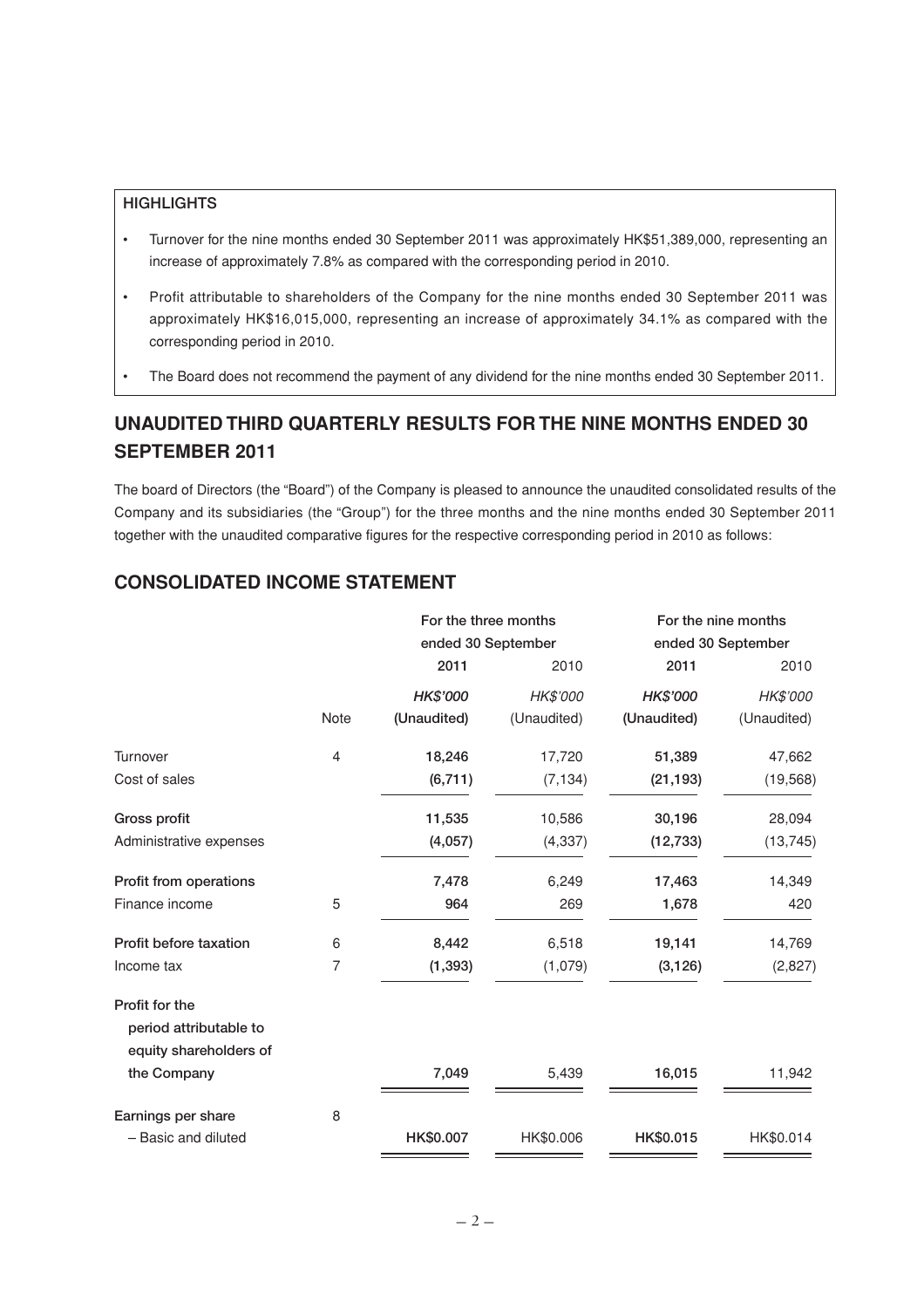# **CONSOLIDATED STATEMENT OF COMPREHENSIVE INCOME**

The Group had no components of comprehensive income other than "profit for the period attributable to equity shareholders of the Company" in the periods presented. Accordingly, no separate consolidated statement of comprehensive income is presented as the Group's "total comprehensive income" was the same as the "profit for the period attributable to equity shareholders of the Company" in the periods presented.

## **NOTES TO THE UNAUDITED CONSOLIDATED QUARTERLY FINANCIAL REPORT**

### **1. BACKGROUND OF THE COMPANY**

Directel Holdings Limited ("the Company") was incorporated in the Cayman Islands on 28 July 2009 as an exempted company with limited liability under the Companies Law, Chapter 22 (Law 3 of 1961, as consolidated and revised) of the Cayman Islands. The Company has established a place of business in Hong Kong and was registered in Hong Kong under Part XI of the Companies Ordinance as a non-Hong Kong company on 25 September 2009. On 2 June 2010, the Company listed its shares with a par value of HK\$0.01 each on the GEM of the Stock Exchange (the "Listing").

The Company and its subsidiaries are principally engaged in provision of telecommunications services.

### **2. BASIS OF PREPARATION**

The financial information included herein is extracted from the draft quarterly financial report which has been prepared in compliance with the applicable disclosure provisions of Chapter 18 of the Rules Governing the Listing of Securities on GEM of the Stock Exchange and in accordance with substantially the same accounting policies adopted in the Group's audited financial statements set out in the annual report for the year ended 31 December 2010, except for the accounting policy changes that are expected to be reflected in the 2011 annual financial statements. Details of these changes in accounting policies are set out in note 3.

The draft quarterly financial report contains consolidated third quarterly income statement, consolidated statement of comprehensive income and selected explanatory notes. The notes include an explanation of events and transactions that are significant to an understanding of the financial performance of the Group since the 2010 annual financial statements. The consolidated quarterly financial report and notes thereon do not include all of the information required for a full set of financial statements prepared in accordance with International Financial Reporting Standards ("IFRS").

The draft quarterly financial report has not been audited by the Company's auditors, but has been reviewed by the Company's audit committee.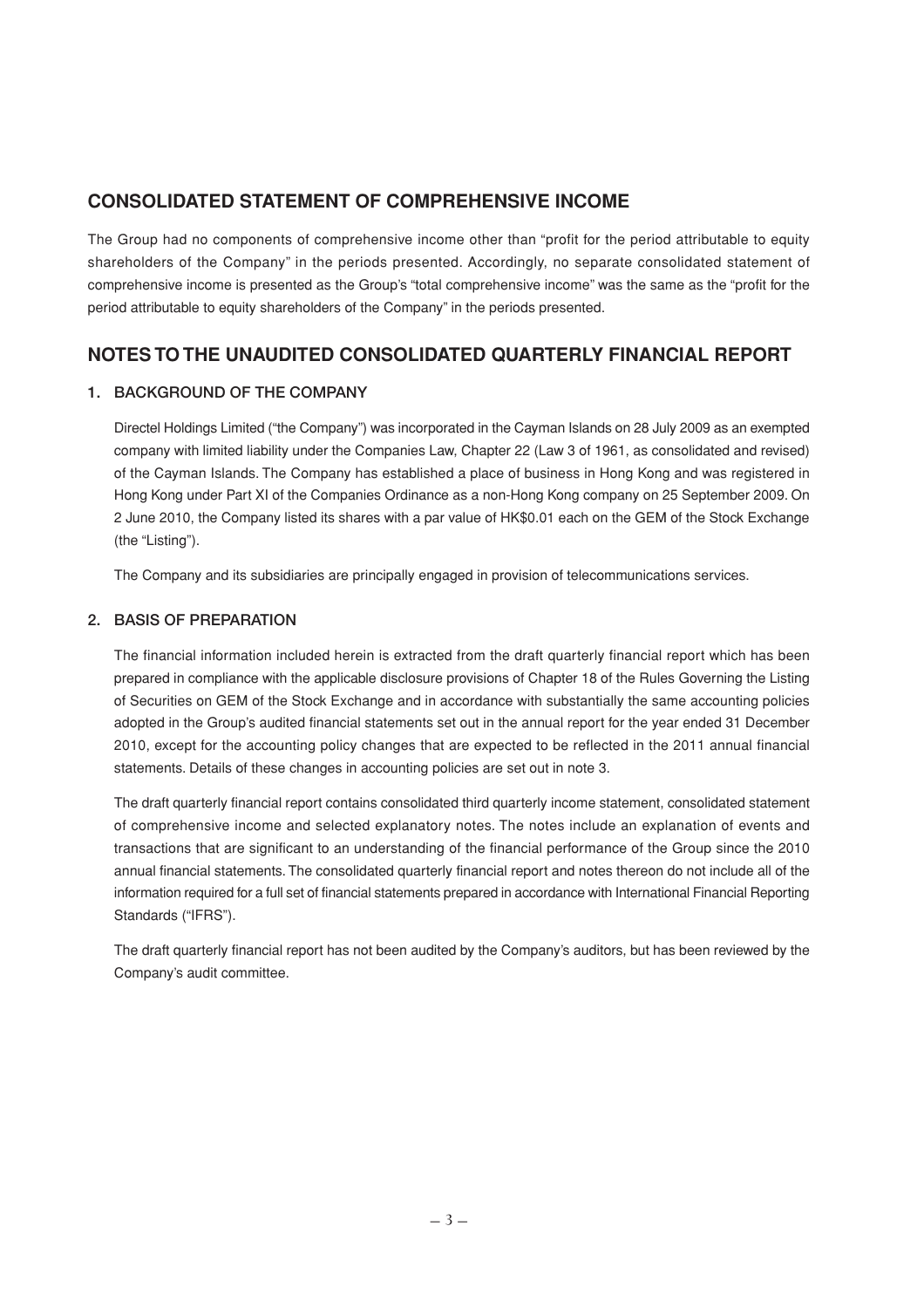### **3. CHANGES IN ACCOUNTING POLICIES**

The International Accounting Standards Board has issued certain new IFRS, a number of amendments to IFRS and new interpretations that are first effective for the current accounting period of the Group and the Company. Of these, the following developments are relevant to the Group's financial statements:

- Improvements to IFRSs (2010)
- Revised IAS24, Related party disclosures

The adoption of these developments has no material impact on the Group's financial statements as the amendments are consistent with policies currently adopted by the Group.

#### **4. TURNOVER**

|                                   | For the three months<br>ended 30 September |             |                    | For the nine months |  |
|-----------------------------------|--------------------------------------------|-------------|--------------------|---------------------|--|
|                                   |                                            |             | ended 30 September |                     |  |
|                                   | 2011                                       | 2010        | 2011               | 2010                |  |
|                                   | <b>HK\$'000</b>                            | HK\$'000    | <b>HK\$'000</b>    | HK\$'000            |  |
|                                   | (Unaudited)                                | (Unaudited) | (Unaudited)        | (Unaudited)         |  |
| Provision of telecommunications   |                                            |             |                    |                     |  |
| services                          | 17,887                                     | 16,622      | 49,752             | 44,808              |  |
| Provision of telesales dealership |                                            |             |                    |                     |  |
| services                          | 359                                        | 1,098       | 1,637              | 2,854               |  |
|                                   | 18,246                                     | 17,720      | 51,389             | 47,662              |  |

Substantially all of the Group's revenue are derived from Hong Kong and the Group's property, plant and equipment are located in Hong Kong.

#### **5. FINANCE INCOME**

|                           | For the three months<br>ended 30 September |                 | For the nine months<br>ended 30 September |                 |
|---------------------------|--------------------------------------------|-----------------|-------------------------------------------|-----------------|
|                           |                                            |                 |                                           |                 |
|                           | 2011                                       | 2010            | 2011                                      | 2010            |
|                           | HK\$'000                                   | <b>HK\$'000</b> | <b>HK\$'000</b>                           | <b>HK\$'000</b> |
|                           | (Unaudited)                                | (Unaudited)     | (Unaudited)                               | (Unaudited)     |
| Interest income from      |                                            |                 |                                           |                 |
| bank deposits             | 46                                         | 27              | 110                                       | 43              |
| Net foreign exchange gain | 918                                        | 242             | 1,568                                     | 377             |
|                           | 964                                        | 269             | 1,678                                     | 420             |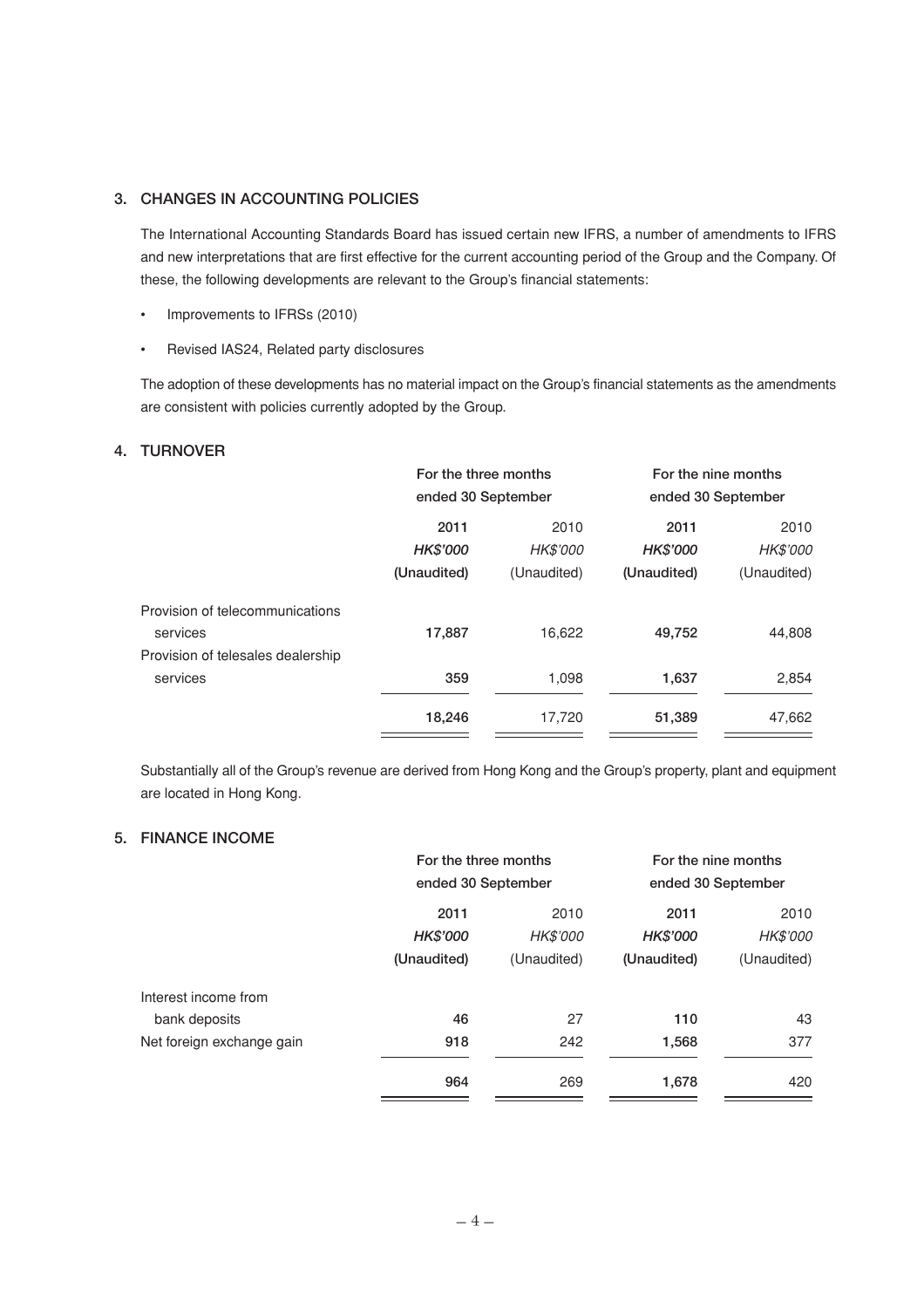## **6. PROFIT BEFORE TAXATION**

Profit before taxation is arrived at after charging:

|                     |                                | For the three months<br>ended 30 September |             |             | For the nine months |  |
|---------------------|--------------------------------|--------------------------------------------|-------------|-------------|---------------------|--|
|                     |                                |                                            |             |             | ended 30 September  |  |
|                     |                                | 2011                                       | 2010        | 2011        | 2010                |  |
|                     |                                | HK\$'000                                   | HK\$'000    | HK\$'000    | HK\$'000            |  |
|                     |                                | (Unaudited)                                | (Unaudited) | (Unaudited) | (Unaudited)         |  |
| Staff costs:<br>(a) |                                |                                            |             |             |                     |  |
|                     | Salaries, wages and            |                                            |             |             |                     |  |
|                     | other benefits                 | 840                                        | 902         | 2,525       | 2,207               |  |
|                     | Contributions to               |                                            |             |             |                     |  |
|                     | defined contribution           |                                            |             |             |                     |  |
|                     | retirement plan                | 33                                         | 33          | 98          | 95                  |  |
|                     |                                | 873                                        | 935         | 2,623       | 2,302               |  |
| Other items:<br>(b) |                                |                                            |             |             |                     |  |
| Depreciation        |                                | 46                                         | 258         | 456         | 957                 |  |
|                     | Bad debts written off          |                                            | 20          | 9           | 76                  |  |
|                     | Licence charges                | 607                                        | 580         | 1,819       | 1,622               |  |
|                     | Operating lease charges        |                                            |             |             |                     |  |
|                     | in respect of                  |                                            |             |             |                     |  |
|                     | - rental of properties         | 132                                        | 132         | 396         | 396                 |  |
|                     | - rental of transmission lines | 128                                        | 87          | 365         | 249                 |  |
|                     | Auditors' remuneration         |                                            |             |             |                     |  |
|                     | - annual audit services        | 222                                        | 264         | 633         | 594                 |  |
|                     | - other compliance services    |                                            | 62          | 10          | 69                  |  |
| <b>Utilities</b>    |                                | 20                                         | 20          | 53          | 50                  |  |
|                     | Repair and maintenance         | 93                                         | 104         | 372         | 311                 |  |
|                     | Cost of inventories            | 311                                        | 58          | 799         | 528                 |  |
|                     | Listing expenses               |                                            |             |             | 2,780               |  |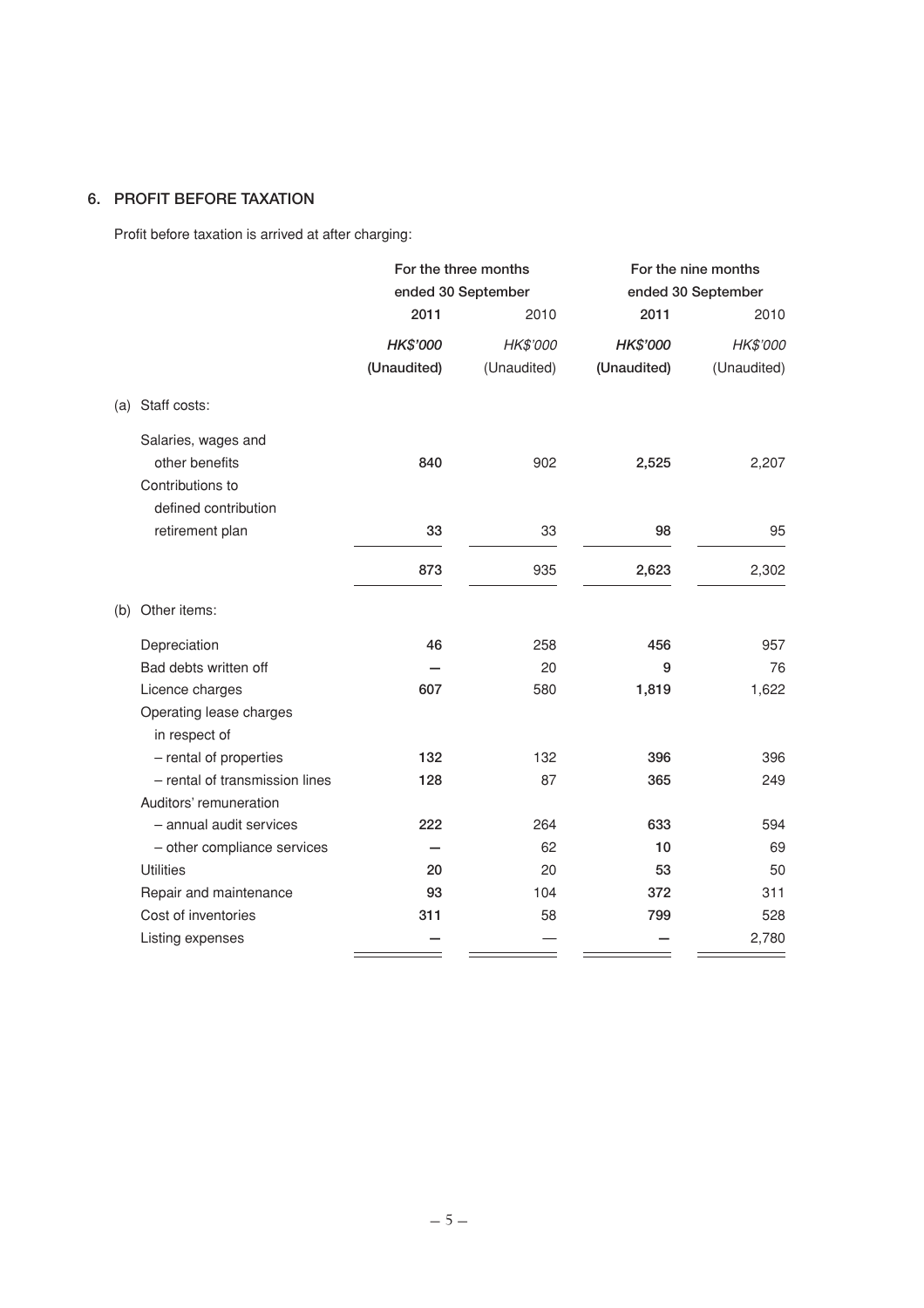### **7. INCOME TAX**

|                          | For the three months |                    | For the nine months |                    |  |
|--------------------------|----------------------|--------------------|---------------------|--------------------|--|
|                          |                      | ended 30 September |                     | ended 30 September |  |
|                          | 2011                 | 2010               | 2011                | 2010               |  |
|                          | <b>HK\$'000</b>      | HK\$'000           | <b>HK\$'000</b>     | <b>HK\$'000</b>    |  |
|                          | (Unaudited)          | (Unaudited)        | (Unaudited)         | (Unaudited)        |  |
| Current tax              |                      |                    |                     |                    |  |
| - Hong Kong Profits Tax  | 1,360                | 1,065              | 3,026               | 2,922              |  |
| Deferred tax             | 33                   | 14                 | 100                 | (95)               |  |
| Total income tax expense | 1,393                | 1,079              | 3,126               | 2,827              |  |

The Company's Hong Kong subsidiaries are subject to Hong Kong Profits Tax. In addition, the Company and Elitel Limited, although incorporated in the Cayman Islands, are also considered as having a taxable presence in Hong Kong, since they are primarily managed and controlled in Hong Kong. They are subject to tax on an entity basis on income arising in or derived from Hong Kong. The provision for Hong Kong Profits Tax for the three months and the nine months ended 30 September 2011 is calculated at 16.5% (three months and nine months ended 30 September 2010: 16.5%) of the estimated assessable profits for the periods. The payments of dividends by Hong Kong companies are not subject to any Hong Kong withholding tax.

### **8. EARNINGS PER SHARE**

#### **(a) Basic earnings per share**

The calculation of basic earnings per share for the three months ended 30 September 2011 is based on the unaudited profit attributable to ordinary equity shareholders of the Company of approximately HK\$7,049,000 (three months ended 30 September 2010: approximately HK\$5,439,000) and the weighted average number of 1,037,500,000 ordinary shares in issue during the period (three months ended 30 September 2010: weighted average number of 877,427,000 ordinary shares after adjusting for the capitalisation issue in 2010).

The calculation of basic earnings per share for the nine months ended 30 September 2011 is based on the unaudited profit attributable to ordinary equity shareholders of the Company of approximately HK\$16,015,000 (nine months ended 30 September 2010: approximately HK\$11,942,000) and the weighted average number of 1,037,500,000 ordinary shares in issue during the period (nine months ended 30 September 2010: weighted average number of 877,427,000 ordinary shares after adjusting for the capitalisation issue in 2010).

#### **(b) Diluted earnings per share**

There were no potential dilutive ordinary shares for each of the three months and the nine months ended 30 September 2010 and 30 September 2011, and therefore, diluted earnings per share are the same as the basic earnings per share.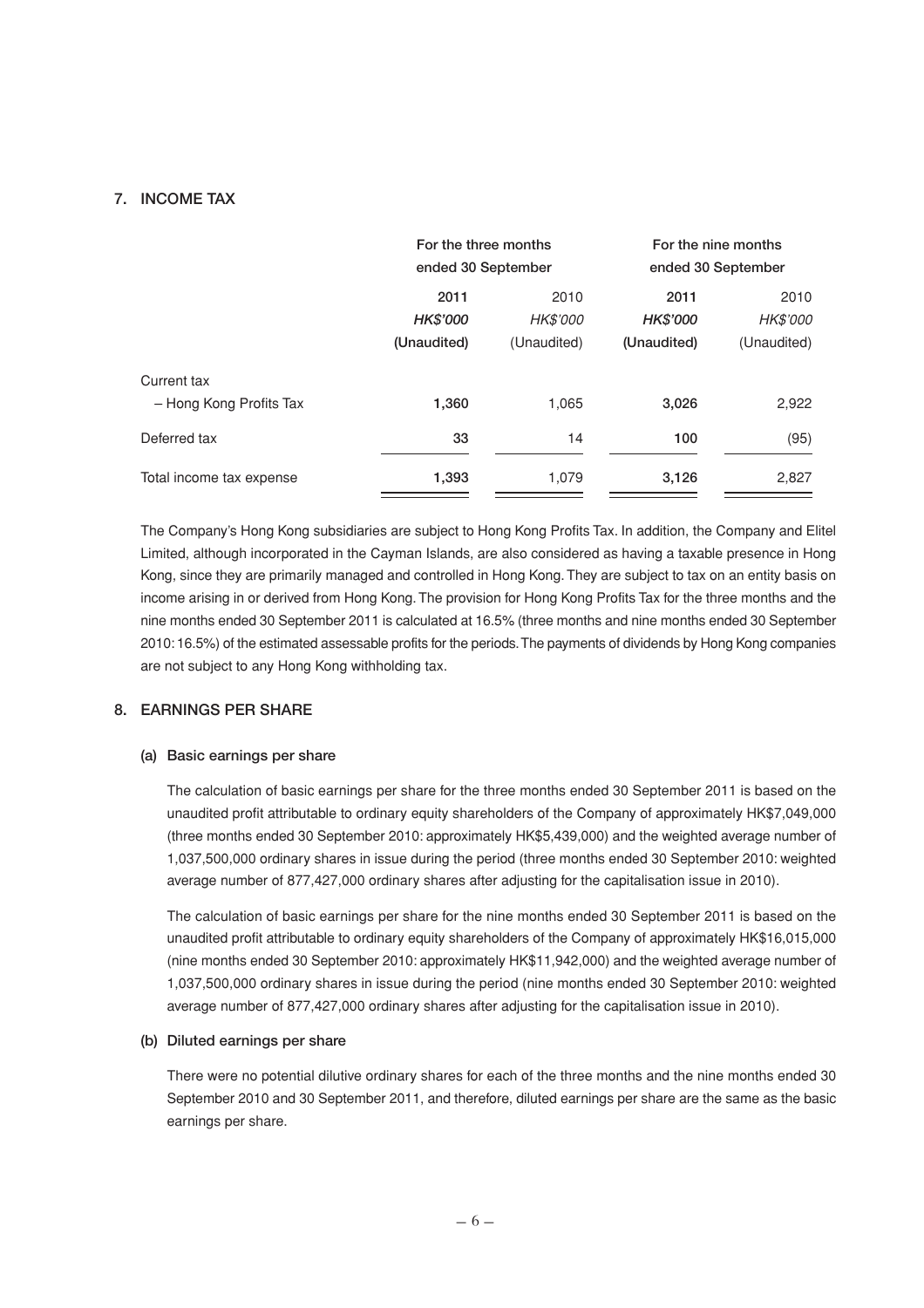### **9. MOVEMENT OF EQUITY**

|                                                                           | Share<br>capital<br>HK\$'000<br>(Unaudited) | <b>Share</b><br>premium<br>HK\$'000<br>(Unaudited) | Other<br>reserve<br>HK\$'000<br>(Unaudited) | Retained<br>earnings<br>HK\$'000<br>(Unaudited) | <b>Total</b><br>HK\$'000<br>(Unaudited) |
|---------------------------------------------------------------------------|---------------------------------------------|----------------------------------------------------|---------------------------------------------|-------------------------------------------------|-----------------------------------------|
| As at 1 January 2010                                                      |                                             |                                                    |                                             | 13,975                                          | 13,975                                  |
| Capitalisation issue<br>Shares issued under<br>Placing, net of share      | 7,500                                       | (7,500)                                            |                                             |                                                 |                                         |
| issuing expenses<br>Profit for the period and<br>total comprehensive      | 2,875                                       | 74,999                                             |                                             |                                                 | 77,874                                  |
| income for the period                                                     |                                             |                                                    |                                             | 11,942                                          | 11,942                                  |
| As at 30 September 2010                                                   | 10,375                                      | 67,499                                             |                                             | 25,917                                          | 103,791                                 |
| As at 1 January 2011                                                      | 10,375                                      | 67,499                                             |                                             | 34,788                                          | 112,662                                 |
| Profit for the period and<br>total comprehensive<br>income for the period |                                             |                                                    |                                             | 16,015                                          | 16,015                                  |
| Dividend declared in respect<br>of the previous year                      |                                             |                                                    |                                             | (5, 188)                                        | (5, 188)                                |
| As at 30 September 2011                                                   | 10,375                                      | 67,499                                             |                                             | 45,615                                          | 123,489                                 |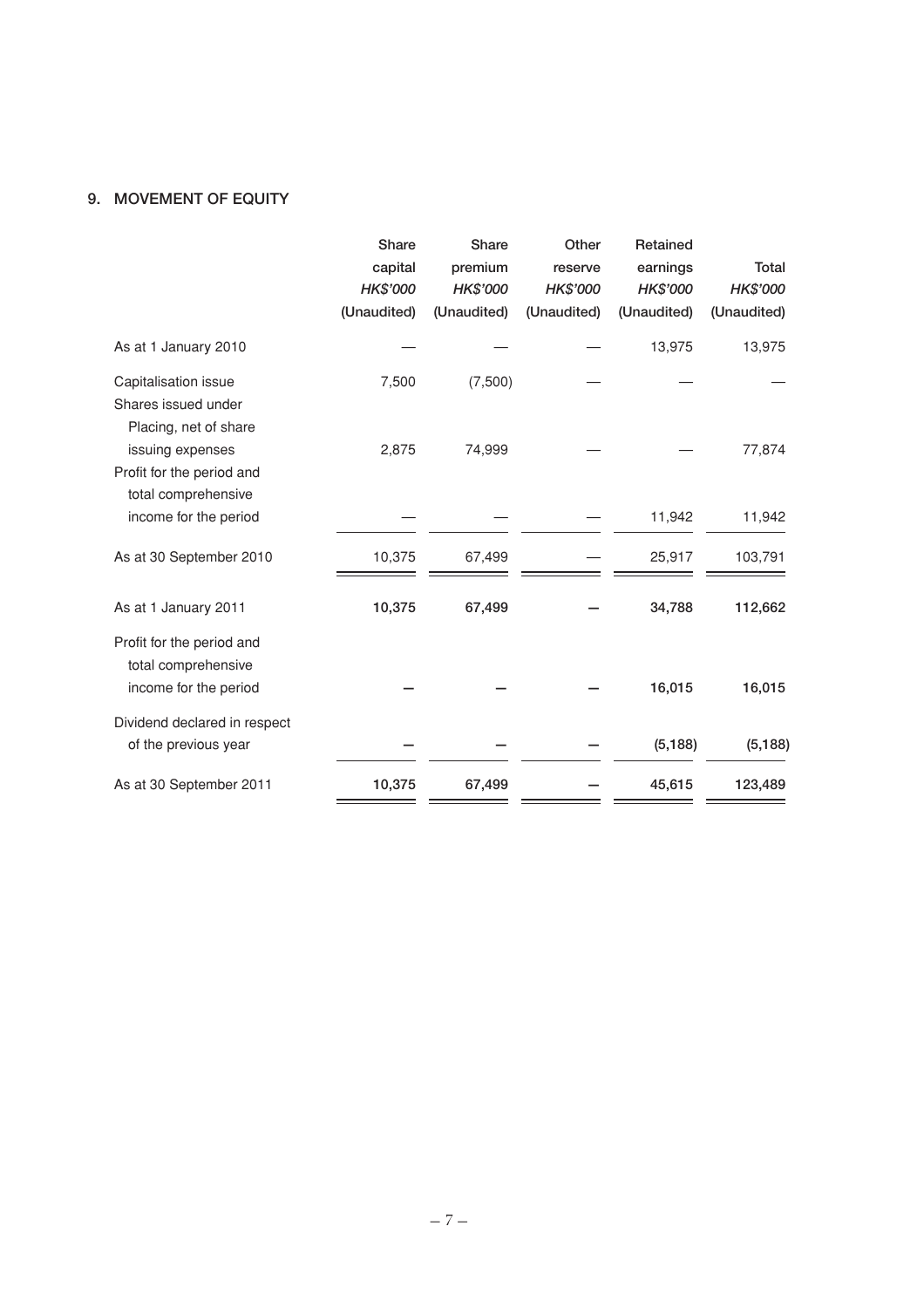## **MANAGEMENT DISCUSSION AND ANALYSIS**

### **BUSINESS REVIEW**

The Group is a mobile virtual network operator ("MVNO") which is principally engaged in the provision of mobile phone services. The Group does not have its own telecommunications network infrastructure and its business mainly involves the trading of the airtime sourced from two mobile network operators ("MNOs") in Hong Kong and one MNO in the PRC, and subsequently sold the airtime through different channels and in various forms to users, dealers or MNOs. The Group's mobile phone services include "One Card Multiple Number" service and Hong Kong local mobile phone services. The Group also provides services of resale of airtime to MNOs, telesales dealership services and other services.

The Group's performance kept improving for the nine months ended 30 September 2011 compared to the corresponding period in 2010. The monthly average number of activated phone numbers increased by approximately 27.1% to 220,019 in the nine months ended 30 September 2011 when compared to the corresponding period in 2010. However, total number of activated phone numbers decreased by approximately 1.7% to 227,320 as of 30 September 2011 compared to 231,166 as of 31 December 2010.

Owing to the fierce competition in the mobile services industry in Hong Kong and the greater popularity of mobile phone usage, the competitiveness of the Group's business has been adversely affected and the average revenue per user ("ARPU") of the Group had shown a decreasing trend. The ARPU of the Group was approximately HK\$24.1 for the nine months ended 30 September 2011, lower than approximately HK\$27.1 for the same period last year. Such decrease was mainly attributable to the relatively lower ARPU of most newly activated mobile phone numbers which belong to Hong Kong local mobile phone services plans.

The volume of the Group's airtime sold increased from approximately 127.7 million minutes for the nine months ended 30 September 2010 to approximately 142.6 million minutes for the nine months ended 30 September 2011; and the revenue derived from "One Card Multiple Number" service, Hong Kong local mobile phone services and resale of airtime to MNOs increased from approximately HK\$44.8 million to approximately HK\$49.8 million during the same period. The Group's revenue per minute of airtime sold was approximately HK\$0.35 for the nine months ended 30 September 2011, which remained stable as compared to approximately HK\$0.35 for the nine months ended 30 September 2010.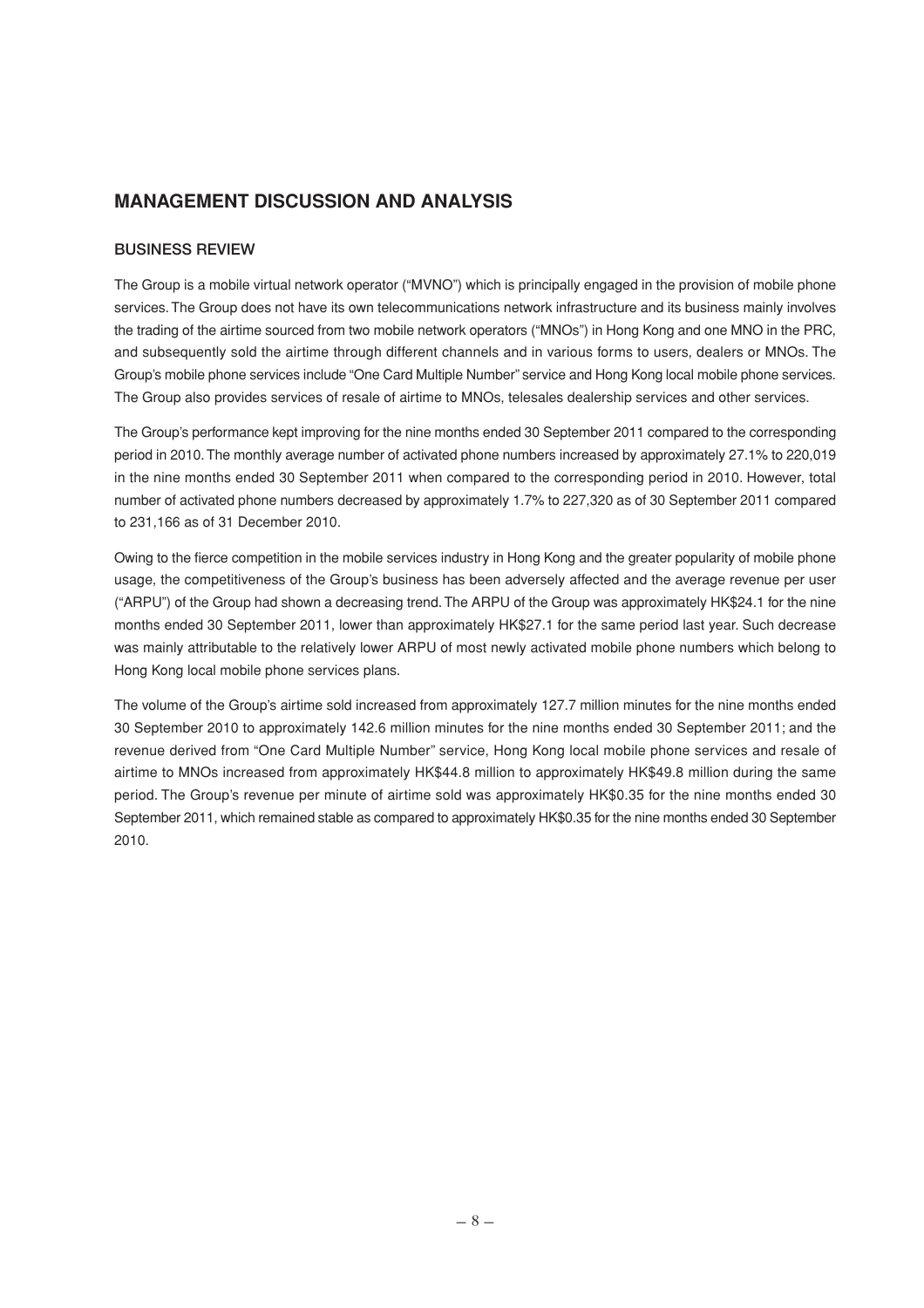#### **FINANCIAL REVIEW**

For the nine months ended 30 September 2011, the turnover of the Group increased to approximately HK\$51,389,000 compared to approximately HK\$47,662,000 for the corresponding period last year, representing an increase of approximately 7.8%. The increase in turnover was mainly attributable to the increase in the monthly average number of activated phone numbers which overweighed the decrease in the Group's ARPU.

The Group's cost of sales increased by approximately 8.3% to approximately HK\$21,193,000 for the nine months ended 30 September 2011 compared to approximately HK\$19,568,000 for the corresponding period last year, in which the cost of sales in respect of the provision of mobile phone services and resale of airtime to MNOs increased by approximately 20.0% when compared to the corresponding period last year. Such increase was mainly due to the increase in airtime usage by users, increased unit charges for IDD services by telecommunications services providers and additional interconnection fees for cross-border networks charged by an affiliate of MNO. The cost of sales in respect of the provision of telesales dealership services decreased by approximately 50.6% when compared to the first nine months of 2010, which was in line with the decrease in the revenue derived from the provision of telesales dealership services.

The gross profit of the Group for the nine months ended 30 September 2011 increased to approximately HK\$30,196,000 when compared to approximately HK\$28,094,000 for the corresponding period last year and the gross profit margin decreased to 58.8% for the nine months ended 30 September 2011 from 58.9% for the corresponding period last year. The decrease in gross profit margin was mainly attributable to the decrease of margin from provision of telecommunications services resulting from increased cost while the sales price generally remained stable in the first nine months of 2011.

The Group's administrative expenses for the nine months ended 30 September 2011 decreased by approximately 7.4% to approximately HK\$12,733,000 compared to approximately HK\$13,745,000 for the corresponding period last year. The decrease was mainly attributable to the listing expenses incurred of approximately HK\$2,780,000 in the first half of 2010, while no such expenses were incurred for the nine months ended 30 September 2011.

The Group's finance income for the nine months ended 30 September 2011 increased by approximately 299.5% to approximately HK\$1,678,000 when compared to approximately HK\$420,000 for the corresponding period last year. The increase was mainly due to the increase of foreign exchange gain arising from the movements in the exchange rate between Hong Kong dollars and Renminbi during the period.

The Group's income tax for the nine months ended 30 September 2011 increased by approximately 10.6% to approximately HK\$3,126,000 when compared to approximately HK\$2,827,000 for the corresponding period last year. The increase was mainly attributed to the improvement of operation profit, while the listing fee incurred was not tax deductible.

The Group's profit attributable to equity shareholders of the Company for the nine months ended 30 September 2011 increased by approximately 34.1% to approximately HK\$16,015,000 compared to approximately HK\$11,942,000 for the corresponding period last year. The increase was mainly due to improvement of gross profit and no more one-off listing expenses incurred in the first nine months of 2011, while there was approximately HK\$2,780,000 in the corresponding period of 2010.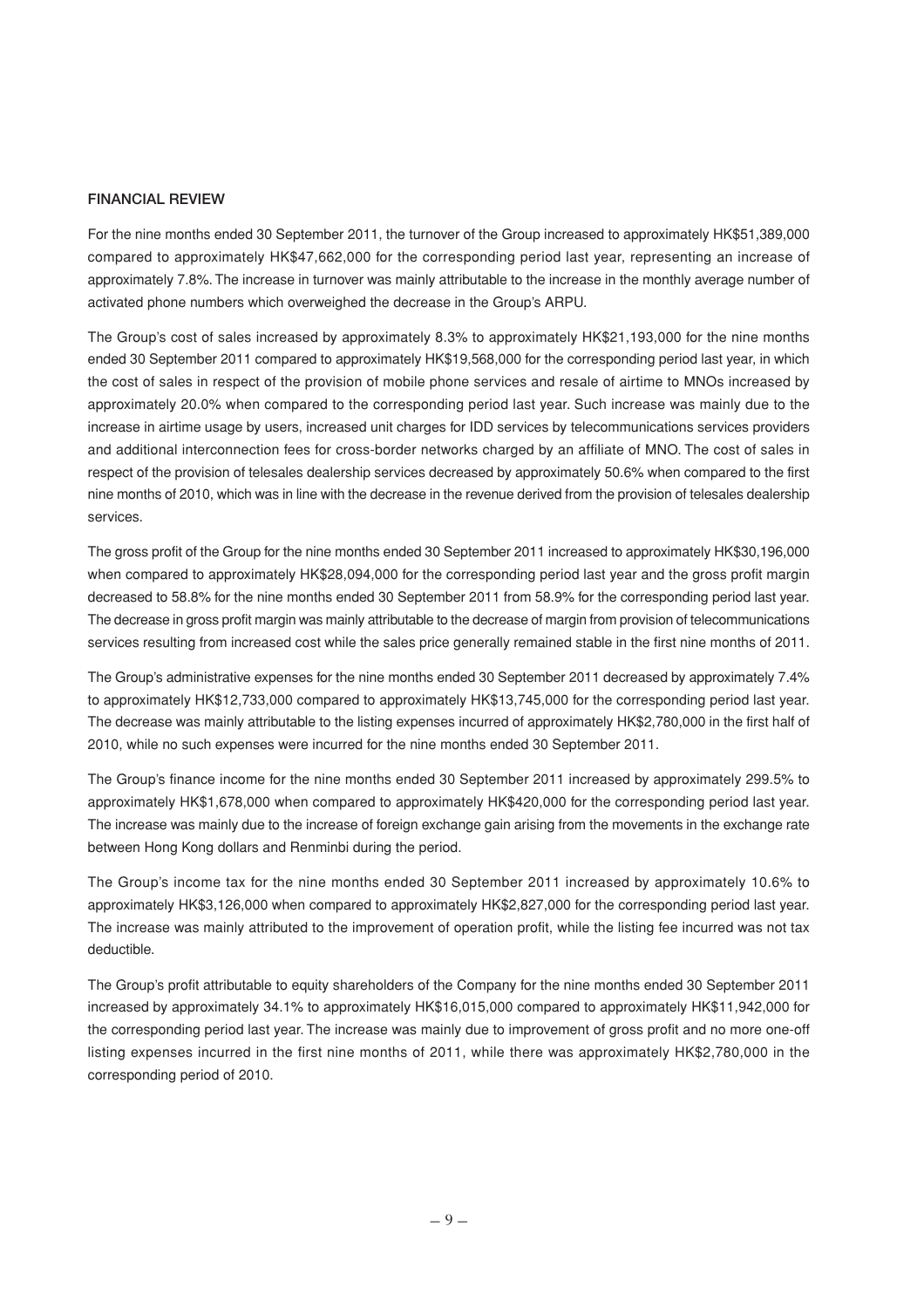#### **USE OF PROCEEDS**

As stated in the Company's prospectus dated 28 May 2010 (the "Prospectus"), the Group plans to (i) expand the business of mobile phone services in other Asia Pacific territories; (ii) upgrade the Group's telecommunications equipment to be compatible with the 3G mobile networks in Hong Kong and China; and (iii) introduce RF-SIM to the Group's mobile phone services in Hong Kong and Macau in the forthcoming future. As at the date of this announcement, the Group does not anticipate any change to this plan. During the nine months ended 30 September 2011, the proceeds from the Listing were applied by the Company in accordance with the Directors' assessment of the development of the market condition:

- (1) Since the listing of the Company on 2 June 2010 (the 'Listing'), the Group proceeded to commence with its expansion and business development. The remaining proceeds were not fully applied by the end of September 2011 in order for the Group to negotiate with suppliers and service providers for better terms;
- (2) On expansion of mobile phone services in Macau, Taiwan and other Asia Pacific territories, the Company has contracted with and made prepayment to a manufacturer for equipment investment. The Group is at the negotiation stage on the partnership terms with potential partnership with MNOs and dealers in Macau and Taiwan;
- (3) On upgrading the Group's telecommunications equipment for compatibility with the 3G mobile network operated by the Group's service operators in Hong Kong and the PRC, the Company has contracted with and made prepayment to a manufacturer for equipment investment;
- (4) On development and implementation of RF-SIM business plans in Hong Kong and Macau, the Company is at the negotiation stage on the purchase of equipment and SIM cards;
- (5) On expenditure relating to working capital, it mainly consisted of the payment of general and administrative expenses, including staff costs (including directors' remuneration), professional fees and other general operating expenses; and
- (6) The unused net proceeds as at 30 September 2011 have been placed as interest bearing deposits in banks in Hong Kong.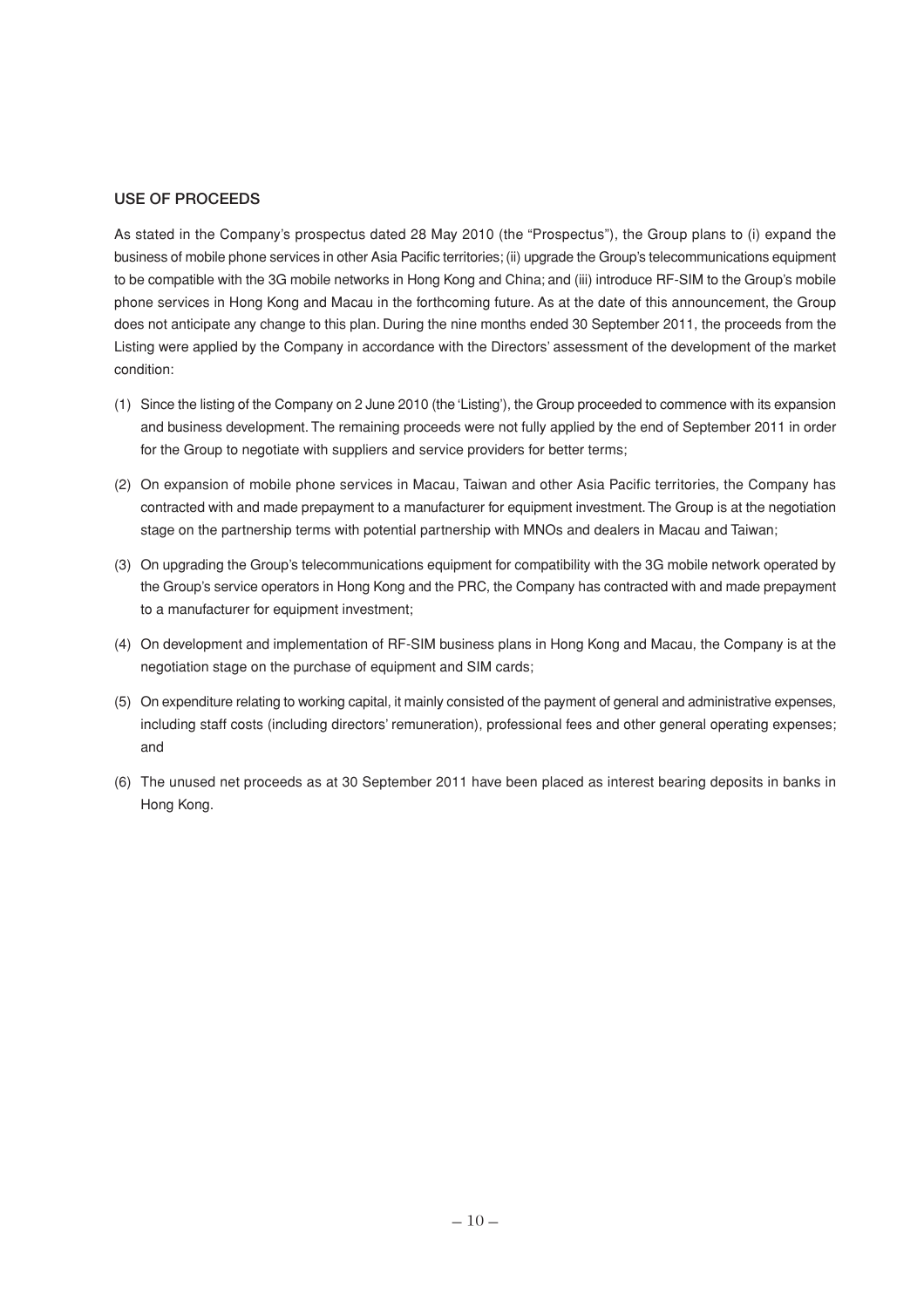### **BUSINESS OUTLOOK**

Following the recovery of the global economy since the fourth quarter of 2009, the Group is optimistic and sees enormous opportunities and challenges in the market. Going forward in the fourth quarter of 2011, the Group will continue to seek opportunities in existing business to broaden the Group's customer base and expand the Group's operations by means of strengthening relationship with existing dealers, exploring new qualifying dealers and maintaining its low cost strategy for its marketing activities. Also, the Group will execute its business plan continuously to expand the geographical coverage of mobile phone services provided by the Group through development and expansion of such services in Asia Pacific and the Group will provide a wider variety of value-added services for its users to increase the revenue derived from users' airtime usage through (i) upgrading the Group's telecommunications equipment to be compatible with the 3G mobile networks operated by the Group's service operators in Hong Kong and the PRC as a MVNO enabling its users to enjoy 3G mobile data services; and (ii) introducing RF-SIM in Hong Kong and Macau.

### **CONTINGENT LIABILITIES**

Elitel Limited failed to register as a non-Hong Kong company within the prescribed time limit under Part XI of the Companies Ordinance, which shall be within one month of the establishment of the place of business in Hong Kong.

As at the date of this announcement, the Companies Registry of Hong Kong was still considering whether to take any action against Elitel Limited in relation to its possible breaches of the Companies Ordinance in respect of its failure to register promptly under Part XI of the Companies Ordinance. Elitel Limited may be subject to certain penalty in this respect.

The Group did not recognise any provision in respect of the abovementioned issue as the amount of the obligation cannot be measured with sufficient reliability.

During the nine months ended 30 September 2011, no claims had been made against the Group by the Companies Registry in respect of Elitel Limited's failure to register as a non-Hong Kong company under Part XI of the Companies Ordinance.

### **DIVIDENDS**

The Board does not recommend payment of any dividend for the nine months ended 30 September 2011 (nine months ended 30 September 2010: Nil).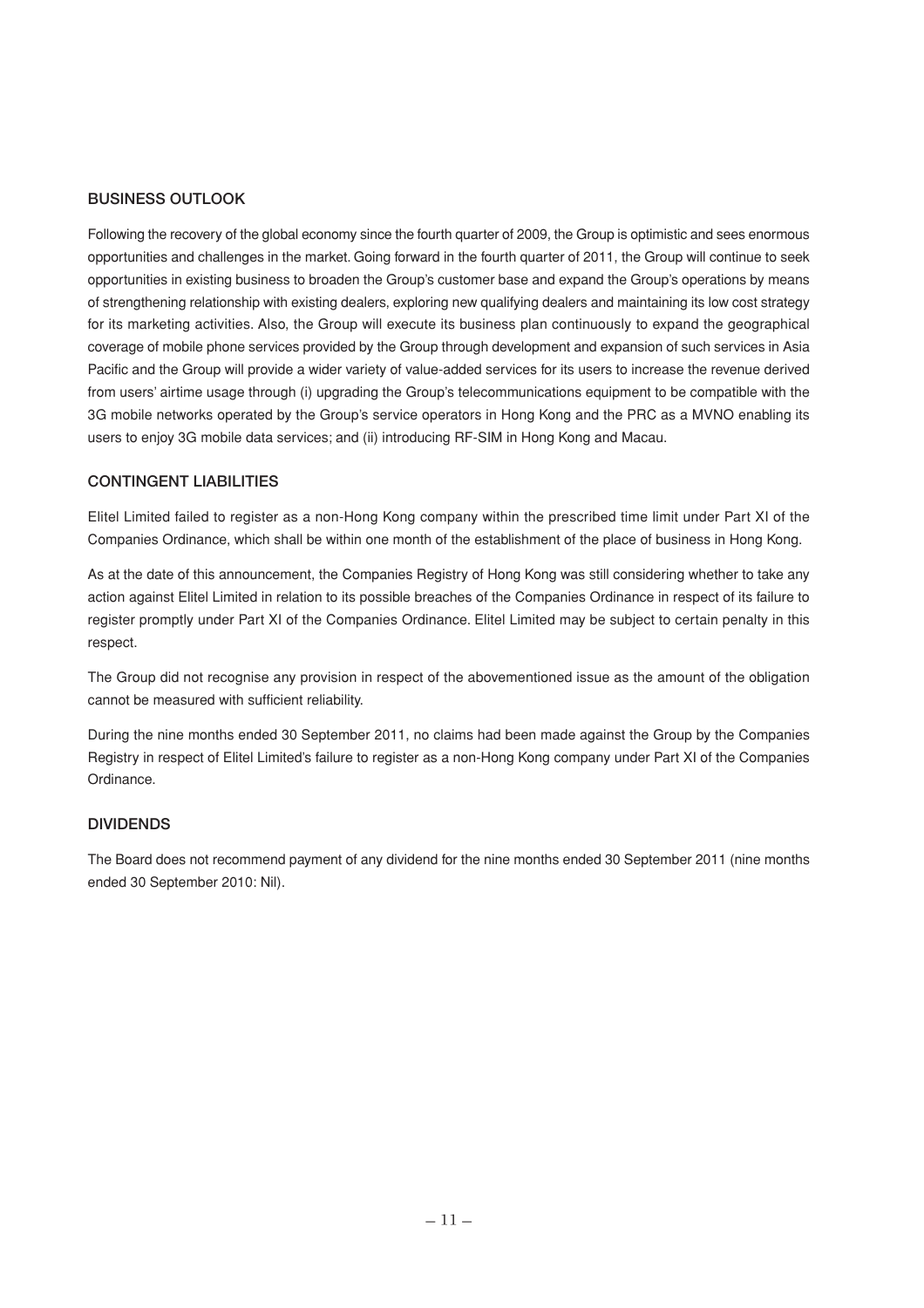# **DIRECTORS' AND CHIEF EXECUTIVES' INTERESTS AND SHORT POSITIONS IN THE SHARES, UNDERLYING SHARES AND DEBENTURES**

As at 30 September 2011, so far as it is known to the Directors, the Directors and the chief executive of the Company had the following interests and short positions in the shares, underlying shares or the debentures of the Company or any of its associated corporations within the meaning of part XV of the Securities and Futures Ordinance (the "SFO"), which would have to be notified to the Company and the Stock Exchange pursuant to the provision of Divisions 7 and 8 of Part XV of the SFO (including interests and/or short positions of which they were taken or deemed to have under such provisions of the SFO) and/or required to be entered in the register required to be kept under Section 352 of the SFO or as otherwise notified to the Company and the Stock Exchange pursuant to Rule 5.46 of the GEM Listing Rules:

#### **(i) Long position in shares of the Company:**

|                  |                        |                 | Approximate   |
|------------------|------------------------|-----------------|---------------|
|                  | Nature of interest/    | Number of       | percentage of |
| Name of Director | Capacity               | ordinary Shares | shareholding  |
| Mr. Li Kin Shing | Interest of controlled | 716,250,000     | 69.04%        |
|                  | corporation            | (Note1)         |               |
|                  | Beneficial owner       | 33,750,000      | 3.25%         |
|                  |                        | (Note2)         |               |

**Approximate**

#### Notes:

- (1) The 716,250,000 shares are owned by New Everich Holdings Limited ("New Everich") which is owned by Mr. Li Kin Shing and Ms. Kwok King Wa as to 54% and 46% respectively. Mr. Li Kin Shing is the spouse of Ms. Kwok King Wa. Accordingly, Mr. Li Kin Shing is deemed to be interested in the 716,250,000 shares under the SFO.
- (2) Mr. Li Kin Shing acquired 33,750,000 shares on 19 May 2011.

#### **(ii) Long position in New Everich, an associated corporation of the Company:**

|                  |                             | Approximate   |
|------------------|-----------------------------|---------------|
|                  |                             | percentage of |
| Name of Director | Nature of interest/Capacity | shareholding  |
| Mr. Li Kin Shing | Beneficial owner            | 100.00%       |

Note: New Everich is owned as to 54% and 46% by Mr. Li Kin Shing and Ms. Kwok King Wa respectively. Mr. Li Kin Shing is the spouse of Ms. Kwok King Wa. Accordingly, Mr. Li Kin Shing is deemed to be interested in the 100% interests in New Everich under the SFO.

Save as disclosed above, as at 30 September 2011, none of the Directors nor the chief executives of the Company had any interests or short positions in any shares, underlying shares and/or debentures of the Company or any of its associated corporations (within the meaning of Part XV of the SFO) which were notified to the Company and the Stock Exchange pursuant to Divisions 7 and 8 of Part XV of the SFO (including interest and/or short positions which were taken or deemed to have under such provisions of the SFO), or which were recorded in the register maintained by the Company pursuant to Section 352 of the SFO, or which would have to be notified to the Company and the Stock Exchange pursuant to Rule 5.46 of the GEM Listing Rules.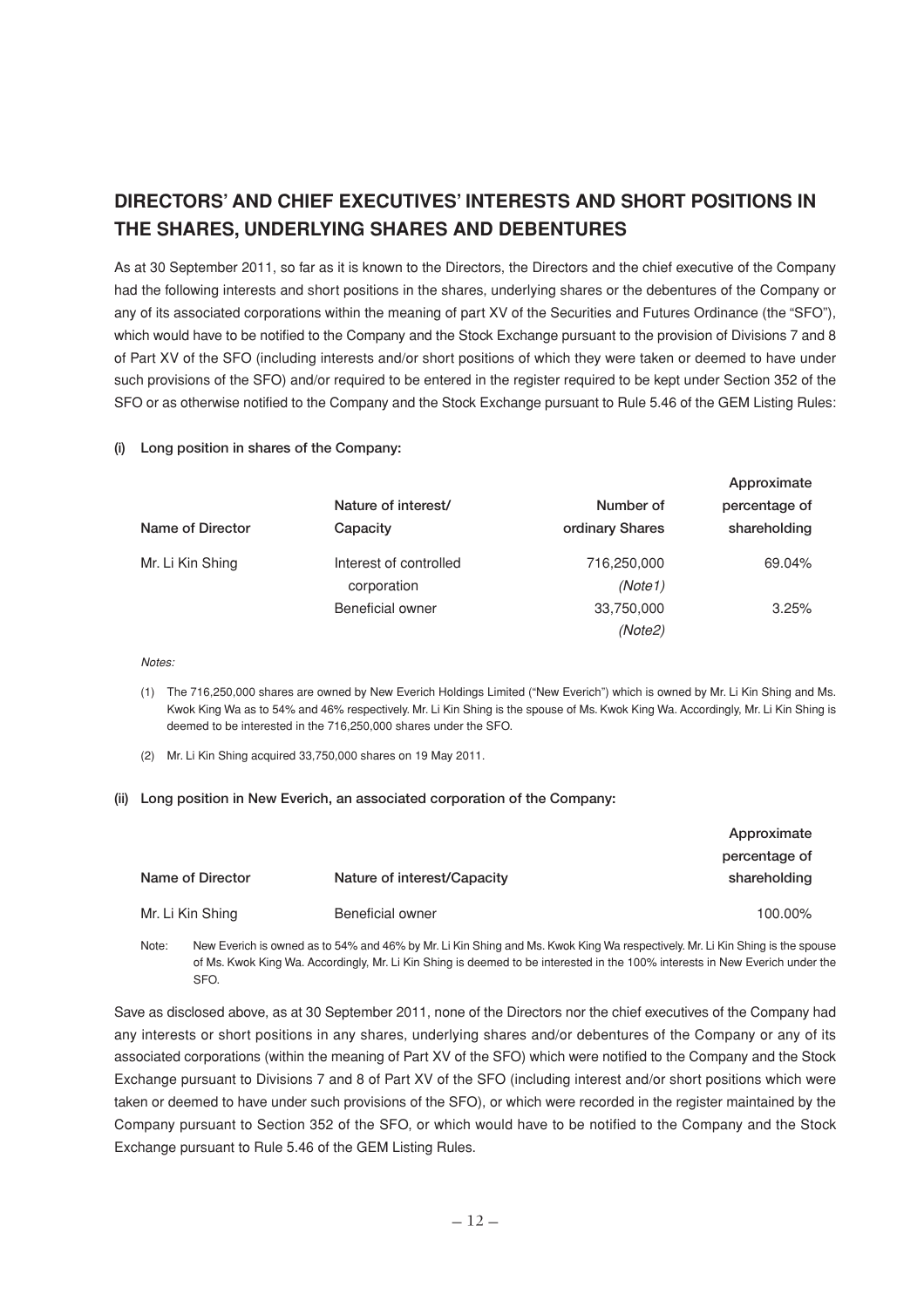# **SUBSTANTIAL SHAREHOLDERS' AND OTHER PERSONS' INTERESTS AND SHORT POSITIONS IN SHARES AND UNDERLYING SHARES OF THE COMPANY**

As at 30 September 2011, so far as it is known to the Directors, the persons (other than the Directors or chief executive of the Company) with interests or short positions in the shares or underlying shares of the Company which would fall to be disclosed to the Company under the provisions of Divisions 2 and 3 of Part XV of the SFO or which would be recorded in the register of the Company required to be kept under section 336 of the SFO or who are directly or indirectly interested in 5% or more of the nominal value of any class of share capital carrying rights to vote in all circumstances at general meetings of any member of the Group were as follows:

**Long position in shares of the Company:**

|                  |                        |                 | Approximate   |
|------------------|------------------------|-----------------|---------------|
|                  | Nature of interest/    | Number of       | percentage of |
| Name             | Capacity               | ordinary shares | shareholding  |
| New Everich      | Beneficial owner       | 716,250,000     | 69.04%        |
| Ms. Kwok King Wa | Interest of controlled | 716,250,000     | 69.04%        |
|                  | corporation            | (Note 1)        |               |
|                  | Interest of spouse     | 33,750,000      | 3.25%         |
|                  |                        | (Note 2)        |               |

#### Notes:

- (1) The 716,250,000 shares are owned by New Everich which is owned by Mr. Li Kin Shing and Ms. Kwok King Wa as to 54% and 46% respectively. Mr. Li Kin Shing is the spouse of Ms. Kwok King Wa. Accordingly, Ms. Kwok King Wa is deemed to be interested in the 716,250,000 shares under the SFO.
- (2) Mr. Li Kin Shing acquired 33,750,000 shares on 19 May 2011. Mr. Li Kin Shing is the spouse of Ms. Kwok King Wa. Accordingly, Ms. Kwok King Wa is deemed to be interest in the 33,750,000 shares under the SFO.

Save as disclosed above, as at 30 September 2011, so far as it is known to the Directors, there was no other person (other than the Directors or chief executive of the Company) with interests or short positions in the shares or underlying shares of the Company which would fall to be disclosed to the Company under the provisions of Divisions 2 and 3 of Part XV of the SFO or which would be recorded in the register of the Company required to be kept under section 336 of the SFO or who are directly or indirectly interested in 5% or more of the nominal value of any class of share capital carrying rights to vote in all circumstances at general meetings of any member of the Group.

## **DIRECTORS' RIGHT TO ACQUIRE SHARES OR DEBENTURES**

Save as disclosed in this announcement, during the period under review, there was no rights to acquire benefits by means of the acquisition of shares in or debentures of the Company or of any other body corporate granted to any Directors or their respective spouse or children under 18 years of age, or were any such rights exercised by them; or was the Company, its holding company or any of its subsidiaries a party to any arrangements to enable the Directors, their respective spouse or children under 18 years of age to acquire such rights in the Company or any other body corporate.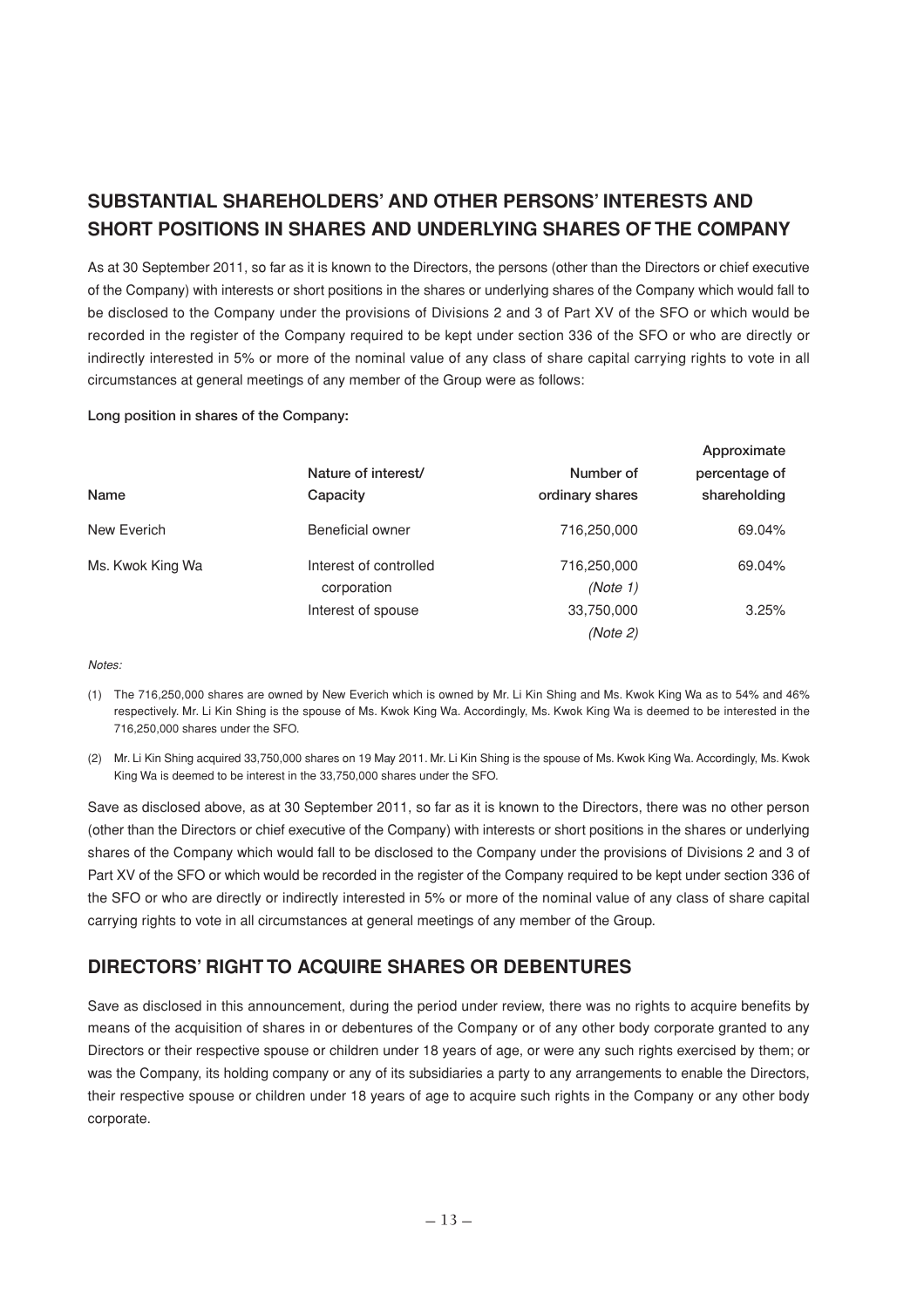# **SHARE OPTION SCHEME**

The Company has conditionally adopted the share option scheme in the written resolutions of the shareholders of the Company passed on 20 May 2010 (the "Share Option Scheme").

The Share Option Scheme became unconditional after the listing of the Company's shares on GEM on 2 June 2010. The Company did not grant or cancel any options under the Share Option Scheme any time during the period under review, and as at 30 September 2011, there was no outstanding share option under the Share Option Scheme.

## **CODE ON CORPORATE GOVERNANCE PRACTICES**

In the opinion of the Directors, the Company has complied with all the code provisions as set out in Appendix 15 to the GEM Listing Rules from the date of Listing up to 30 September 2011.

# **CODE OF CONDUCT REGARDING SECURITIES TRANSACTIONS BY DIRECTORS**

The Company has adopted the required standard of dealings as set out in Rules 5.48 to 5.67 of the GEM Listing Rules as the code of conduct regarding the directors' securities transactions in securities of the Company. Having made specific enquiry of all Directors, the Directors have confirmed that they have complied with the required standard of dealings as set out in the adopted code of conduct regarding directors' securities transactions.

# **PURCHASE, SALE OR REDEMPTION OF THE COMPANY'S SHARES**

During the nine months ended 30 September 2011, neither the Company nor any of its subsidiaries has purchased, sold or redeemed any share of the Company.

## **COMPETING INTERESTS**

During the nine months ended 30 September 2011, save as disclosed below, none of the Directors or controlling shareholders of the Company nor their respective associates is considered to have interests in a business that competes or is likely to compete, either directly or indirectly, with the businesses of the Group other than those businesses where the Directors have been appointed or were appointed as directors to represent the interests of the Company and/or the Group.

Directel Limited, a company incorporated in the Cayman Islands, is held as to 50% and 50% by Mr. Li Kin Shing, a nonexecutive Director, the chairman of the Company, a controlling shareholder and a substantial shareholder of the Company, and Ms. Kwok King Wa, a controlling shareholder and a substantial shareholder of the Company and the spouse of Mr. Li Kin Shing, respectively. According to the GEM Listing Rules, Directel Limited is an associate of Mr. Li Kin Shing and Ms. Kwok King Wa and thus a connected person.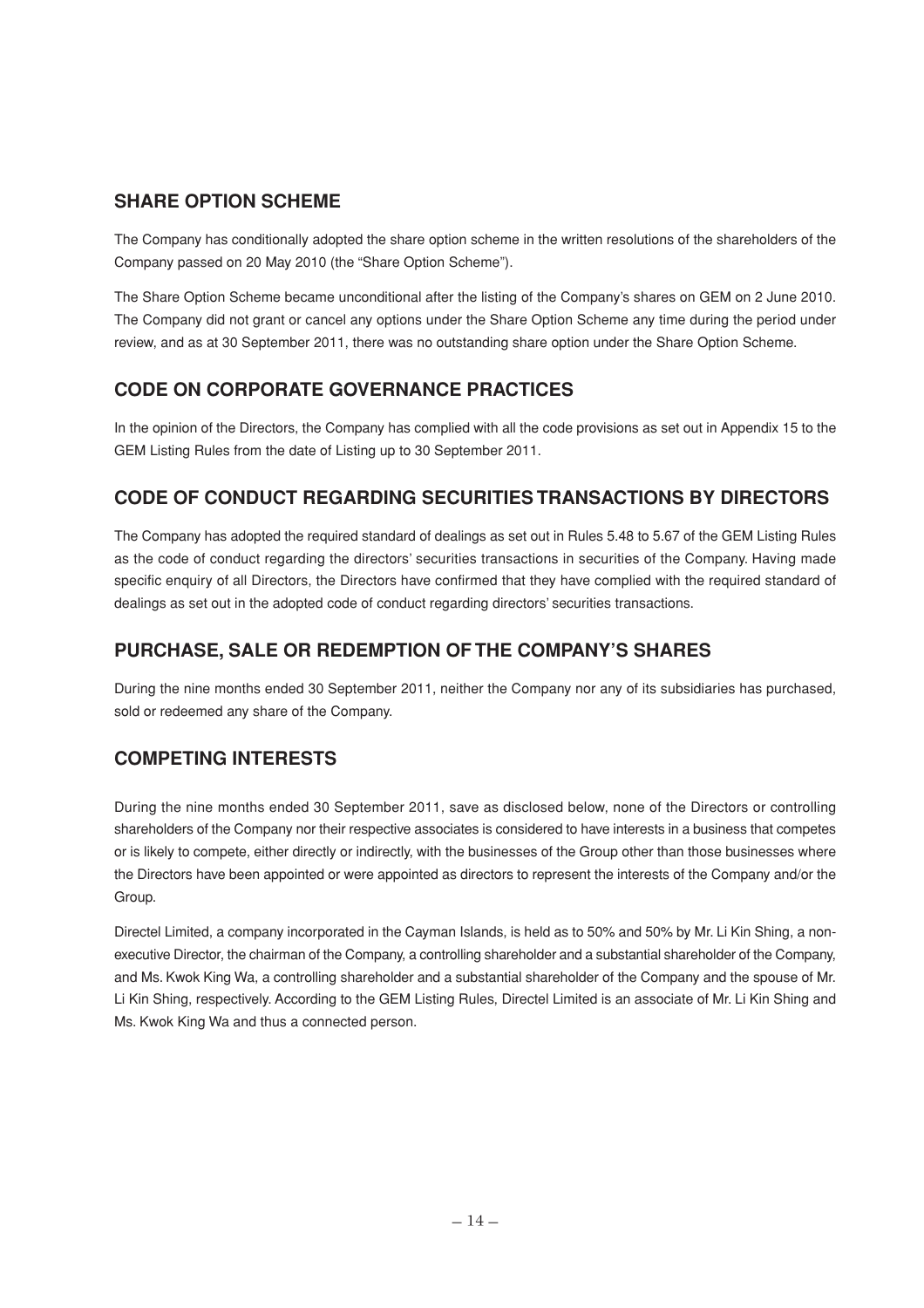Directel Limited is the legal and beneficial owner of the RF-SIM intellectual property rights in Hong Kong and Macau. Further, Directel Limited is the licensee of the operation rights of RF-SIM in markets other than the PRC in addition to its owned RF-SIM intellectual property rights in Hong Kong and Macau and it has the right to grant licences of the operation rights of RF-SIM intellectual property rights to others in markets other than the PRC. There is a risk that such services provided by Directel Limited may compete with the services provided by the Group as Directel Limited is expected to grant licences of the operation rights of RF-SIM intellectual property rights in other regions in the future.

International Elite Ltd. ("IEL") is a company incorporated in the Cayman Islands and a listed company on the Main Board of the Stock Exchange with Mr. Li Kin Shing and Ms. Kwok King Wa as controlling shareholders. According to the GEM Listing Rules, IEL is an associate of Mr. Li Kin Shing and Ms. Kwok King Wa and thus a connected person. Sunward Telecom Limited ("Sunward Telecom") and its wholly-owned subsidiaries (collectively, the "Sunward Group") are whollyowned subsidiaries of IEL. The Sunward Group, as a whole, is principally engaged in (i) the research and development, production and sales of RF-SIM products; and (ii) licensing of the RF-SIM operations rights in markets other than Hong Kong and Macau.

The Directors confirm that as China-Hongkong Telecom Limited, a wholly-owned subsidiary of the Company, has obtained the exclusive licence of the operation rights of RF-SIM intellectual property rights in Hong Kong and Macau and since the services provided by the Group are mainly in Hong Kong and Macau, there will be no direct competition between the services provided by Directel Limited, which are in territories other than the PRC. Hong Kong and Macau. There will also be no direct competition between the services provided by IEL, which its strategy is to concentrate on the application of the RF-SIM intellectual property rights in the PRC. Nevertheless, Mr. Li Kin Shing, Ms. Kwok King Wa and Directel Limited (as Covenantors) executed a deed of non-competition undertaking in favour of the Company on 24 May 2010 pursuant to which the Covenantors have undertaken to the Company inter alia, that (i) the Covenantors shall not, directly or indirectly, engage in, invest in, participate in, or attempt to participate in, whether on his/her/its own account or with each other or in conjunction with or on behalf of any person or company, any business which will or may compete with the RF-SIM business of the Group in Hong Kong and Macau; and (ii) in the event the Covenantors or their associates were given any business opportunities that is or may involve in direct or indirect competition with the business of the Group, the Covenantors shall assist the Company in obtaining such business opportunities in the terms being offered to the Covenantors, or more favourable terms being acceptable to the Company.

## **INTEREST OF COMPLIANCE ADVISER**

As at 30 September 2011, as notified by the Company's compliance adviser, Guotai Junan Capital Limited ("Compliance Adviser"), except for the agreement entered into between the Company and the Compliance Adviser dated 28 May 2010, neither the Compliance Adviser nor its directors, employees or associates had any interests as notified to the Group pursuant to Rule 6A.32 of the GEM Listing Rules and all Directors and controlling shareholders and their respective associates as referred to in Rule 11.04 of the GEM Listing Rules.